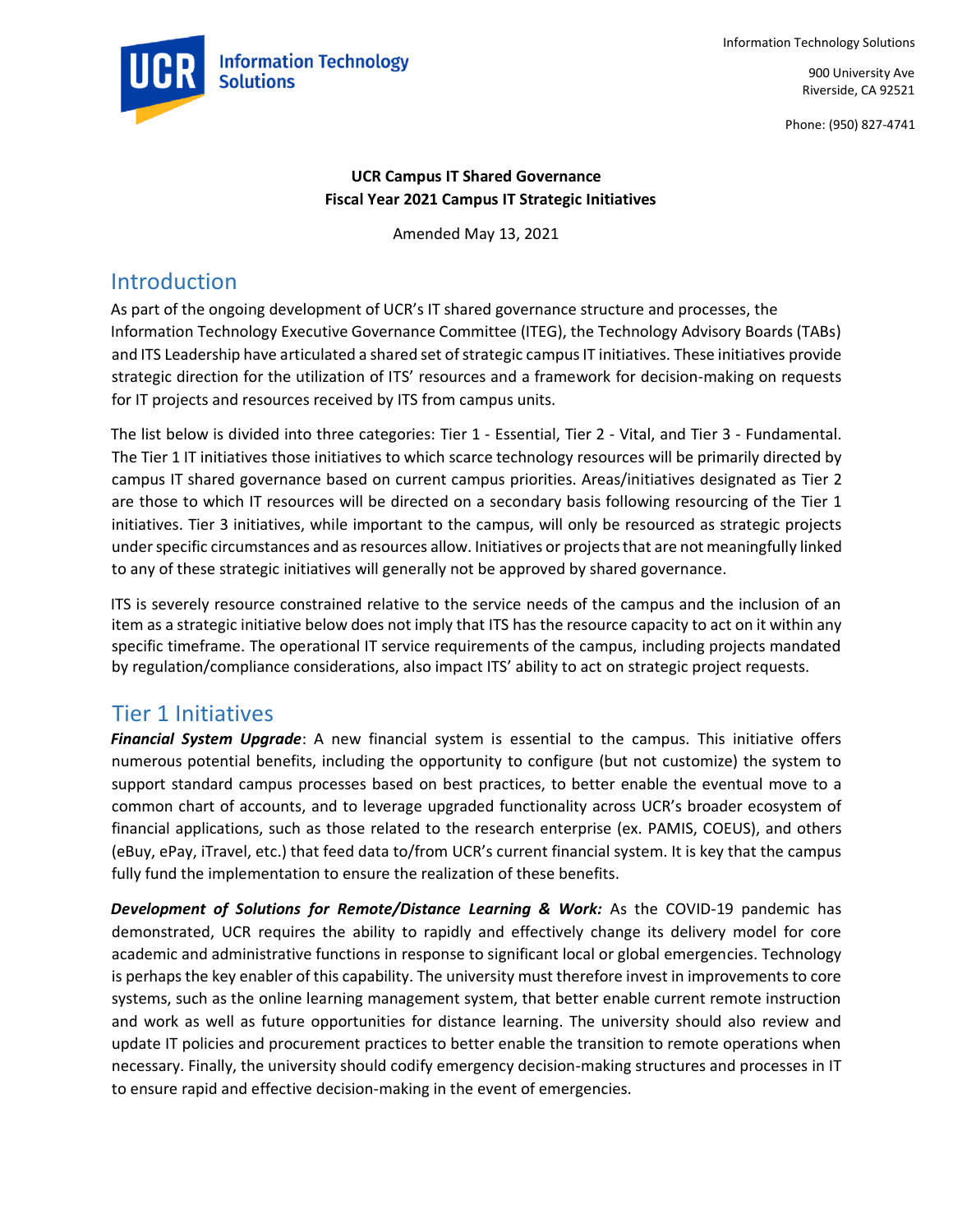*Replacement of Aging Infrastructure*: ITS is engaged in ongoing efforts to replace aging hardware and systems supporting vital UCR operations. Through project Genesis many core campus systems and cyberinfrastructure will be moved to upgraded hardware in a new environment with both improved performance and reliability. This is an essential initiative to ensure stability and efficiency for academic and administrative activities reliant on these systems, while UCR looks to move an increasing percentage of its systems to commercial off-the-shelf (COTS) and cloud-based solutions. Associated with this effort, UCR should formulate a cloud strategy, including integration requirements, best practices and other key guidance for campus use of cloud and Software as a Service (SaaS) solutions.

*Continued Emphasis on Student Systems*: This priority includes both undergraduate and graduate student systems, with a focus on the student life-cycle, student experience, and solutions that increase support for student success. In particular, UCR should implement systems that provide greater insight into students' interactions with various campus units and functions, and facilitate integration of these with course data from the campus course management system (CMS) and other academic performance data (e.g. Banner) to provide a holistic and comprehensive view of the student experience.

*Improved Campus IT Security Posture:* While the campus has made significant strides in improving both proactive and reactive IT security processes and systems, there is an acute need for further improvements to the campus' IT security posture. In particular, recent circumstances emphasize the need for increased security for distributed systems (e.g. PI research data) and for remote academic and administrative operations.

### Tier 2 Initiatives

*Improvements to Business Intelligence (BI) & Data Governance*: Improved BI tools will better integrate and visualize UCR's rich student, academic personnel, human resources, financial and other data stores in support of campus academic and administrative operations and decision-making. To support the effective development and use of these tools there is a need for continued work on data governance and the development of common understandings/definitions for key data elements.

*Support for Research:* IT enables many of UCR's core research activities, including both the execution of research (data-gathering/production, computational activities, etc.) as well as support of the broader research enterprise (grant proposal development/review, research data storage, modeling, and distribution, etc.). This requires continued investment in systems and technologies that allow UCR's PIs to plan, execute, and disseminate data from their research, and support the campus in its efforts to increase extramural funding.

*More Unified IT Solutions & ITS Engagement in Decision-making*: UCR must continue to improve the process by which it decides upon, acquires and implements IT solutions. There is a need for a communication and change management campaign to direct campus units to ITS early in the IT decision making progress, and this messaging should be a standard part of staff and faculty orientation and regularly emphasized to unit leadership. Campus leadership should also insist upon campus-wide solutions for common needs (workflow tools, document repositories, reporting, etc.) whenever possible. A current example of a potential common solution involves the multiple requests for CRM solutions to manage UCR's outreach efforts, which currently involve numerous campus units often acting without knowledge of conflicting or overlapping activity.